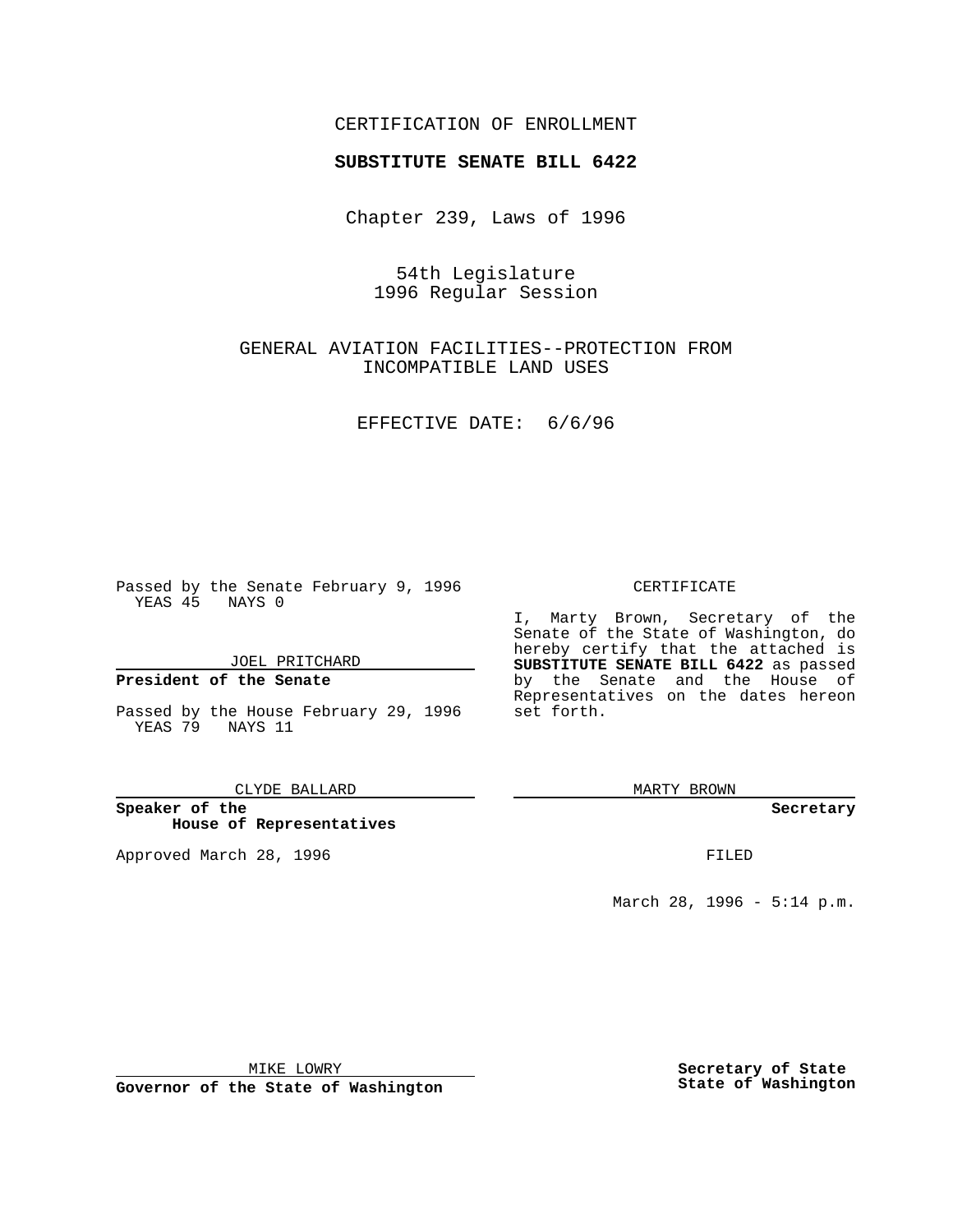## **SUBSTITUTE SENATE BILL 6422** \_\_\_\_\_\_\_\_\_\_\_\_\_\_\_\_\_\_\_\_\_\_\_\_\_\_\_\_\_\_\_\_\_\_\_\_\_\_\_\_\_\_\_\_\_\_\_

\_\_\_\_\_\_\_\_\_\_\_\_\_\_\_\_\_\_\_\_\_\_\_\_\_\_\_\_\_\_\_\_\_\_\_\_\_\_\_\_\_\_\_\_\_\_\_

Passed Legislature - 1996 Regular Session

#### **State of Washington 54th Legislature 1996 Regular Session**

**By** Senate Committee on Government Operations (originally sponsored by Senators Haugen, Morton, Hale, Swecker, Prentice and Sutherland)

Read first time 02/02/96.

 AN ACT Relating to protecting general aviation facilities from encroachment of incompatible land uses; reenacting and amending RCW 36.70A.070; adding a new section to chapter 36.70 RCW; adding a new section to chapter 35.63 RCW; adding a new section to chapter 35A.63 RCW; and adding a new section to chapter 36.70A RCW.

BE IT ENACTED BY THE LEGISLATURE OF THE STATE OF WASHINGTON:

 **Sec. 1.** RCW 36.70A.070 and 1995 c 400 s 3 and 1995 c 377 s 1 are each reenacted and amended to read as follows:

 The comprehensive plan of a county or city that is required or chooses to plan under RCW 36.70A.040 shall consist of a map or maps, and descriptive text covering objectives, principles, and standards used to develop the comprehensive plan. The plan shall be an internally consistent document and all elements shall be consistent with the future land use map. A comprehensive plan shall be adopted and amended with public participation as provided in RCW 36.70A.140.

 Each comprehensive plan shall include a plan, scheme, or design for each of the following:

 (1) A land use element designating the proposed general distribution and general location and extent of the uses of land, where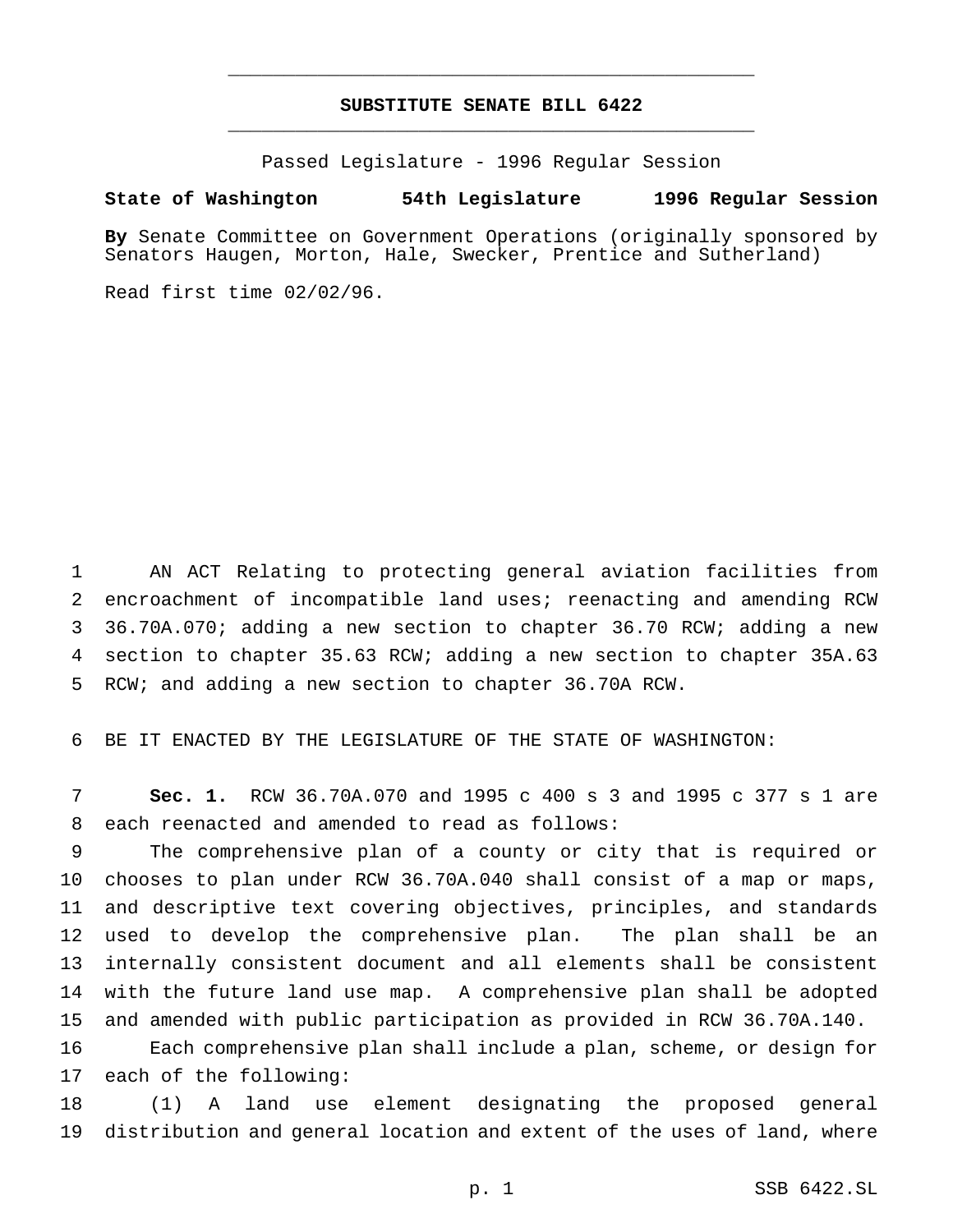appropriate, for agriculture, timber production, housing, commerce, 2 industry, recreation, open spaces, general aviation airports, public utilities, public facilities, and other land uses. The land use element shall include population densities, building intensities, and estimates of future population growth. The land use element shall provide for protection of the quality and quantity of ground water used for public water supplies. Where applicable, the land use element shall review drainage, flooding, and storm water run-off in the area and nearby jurisdictions and provide guidance for corrective actions to mitigate or cleanse those discharges that pollute waters of the state, including Puget Sound or waters entering Puget Sound.

 (2) A housing element ensuring the vitality and character of established residential neighborhoods that: (a) Includes an inventory and analysis of existing and projected housing needs; (b) includes a statement of goals, policies, objectives, and mandatory provisions for the preservation, improvement, and development of housing, including single-family residences; (c) identifies sufficient land for housing, including, but not limited to, government-assisted housing, housing for low-income families, manufactured housing, multifamily housing, and group homes and foster care facilities; and (d) makes adequate provisions for existing and projected needs of all economic segments of the community.

 (3) A capital facilities plan element consisting of: (a) An inventory of existing capital facilities owned by public entities, showing the locations and capacities of the capital facilities; (b) a forecast of the future needs for such capital facilities; (c) the proposed locations and capacities of expanded or new capital facilities; (d) at least a six-year plan that will finance such capital facilities within projected funding capacities and clearly identifies sources of public money for such purposes; and (e) a requirement to reassess the land use element if probable funding falls short of meeting existing needs and to ensure that the land use element, capital facilities plan element, and financing plan within the capital facilities plan element are coordinated and consistent.

 (4) A utilities element consisting of the general location, proposed location, and capacity of all existing and proposed utilities, including, but not limited to, electrical lines, telecommunication lines, and natural gas lines.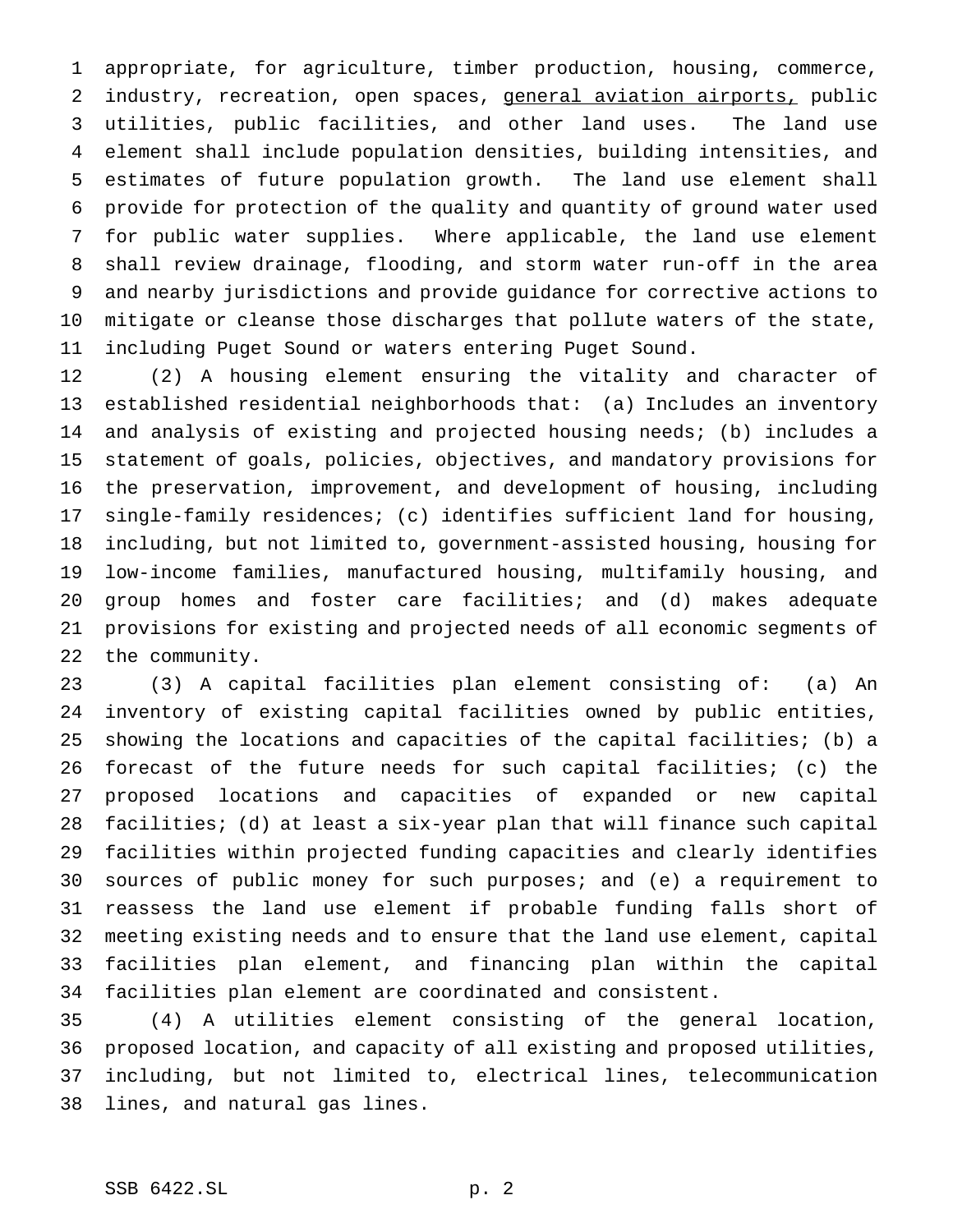(5) Counties shall include a rural element including lands that are not designated for urban growth, agriculture, forest, or mineral resources. The rural element shall permit appropriate land uses that are compatible with the rural character of such lands and provide for a variety of rural densities and uses and may also provide for clustering, density transfer, design guidelines, conservation easements, and other innovative techniques that will accommodate appropriate rural uses not characterized by urban growth.

 (6) A transportation element that implements, and is consistent with, the land use element. The transportation element shall include the following subelements:

(a) Land use assumptions used in estimating travel;

(b) Facilities and services needs, including:

14 (i) An inventory of air, water, and (( $\pm$ and)) ground transportation 15 facilities and services, including transit alignments and general aviation airport facilities, to define existing capital facilities and travel levels as a basis for future planning;

 (ii) Level of service standards for all arterials and transit routes to serve as a gauge to judge performance of the system. These standards should be regionally coordinated;

 (iii) Specific actions and requirements for bringing into compliance any facilities or services that are below an established level of service standard;

 (iv) Forecasts of traffic for at least ten years based on the adopted land use plan to provide information on the location, timing, and capacity needs of future growth;

 (v) Identification of system expansion needs and transportation system management needs to meet current and future demands;

(c) Finance, including:

 (i) An analysis of funding capability to judge needs against probable funding resources;

 (ii) A multiyear financing plan based on the needs identified in the comprehensive plan, the appropriate parts of which shall serve as the basis for the six-year street, road, or transit program required by RCW 35.77.010 for cities, RCW 36.81.121 for counties, and RCW 35.58.2795 for public transportation systems;

 (iii) If probable funding falls short of meeting identified needs, a discussion of how additional funding will be raised, or how land use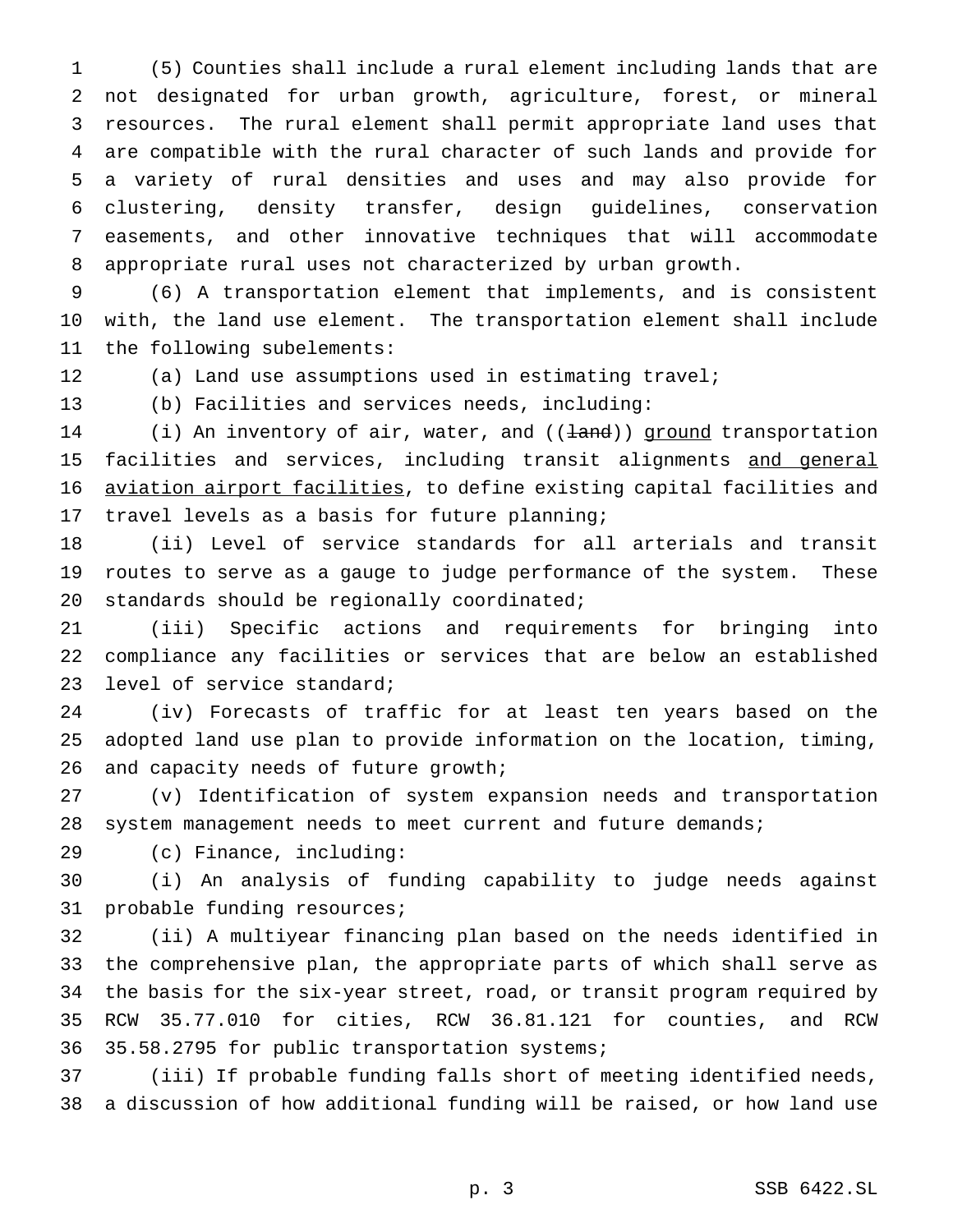assumptions will be reassessed to ensure that level of service standards will be met;

 (d) Intergovernmental coordination efforts, including an assessment of the impacts of the transportation plan and land use assumptions on the transportation systems of adjacent jurisdictions;

(e) Demand-management strategies.

 After adoption of the comprehensive plan by jurisdictions required to plan or who choose to plan under RCW 36.70A.040, local jurisdictions must adopt and enforce ordinances which prohibit development approval if the development causes the level of service on a transportation facility to decline below the standards adopted in the transportation element of the comprehensive plan, unless transportation improvements or strategies to accommodate the impacts of development are made concurrent with the development. These strategies may include increased public transportation service, ride sharing programs, demand management, and other transportation systems management strategies. For the purposes of this subsection (6) "concurrent with the development" shall mean that improvements or strategies are in place at the time of development, or that a financial commitment is in place to complete the improvements or strategies within six years.

 The transportation element described in this subsection, and the six-year plans required by RCW 35.77.010 for cities, RCW 36.81.121 for counties, and RCW 35.58.2795 for public transportation systems, must be consistent.

 NEW SECTION. **Sec. 2.** A new section is added to chapter 36.70 RCW to read as follows:

 Every county, city, and town in which there is located a general aviation airport that is operated for the benefit of the general public, whether publicly owned or privately owned public use, shall, through its comprehensive plan and development regulations, discourage the siting of incompatible uses adjacent to such general aviation airport. Such plans and regulations may only be adopted or amended after formal consultation with: Airport owners and managers, private airport operators, general aviation pilots, ports, and the aviation division of the department of transportation. All proposed and adopted plans and regulations shall be filed with the aviation division of the department of transportation within a reasonable time after release for public consideration and comment. Each county, city, and town may